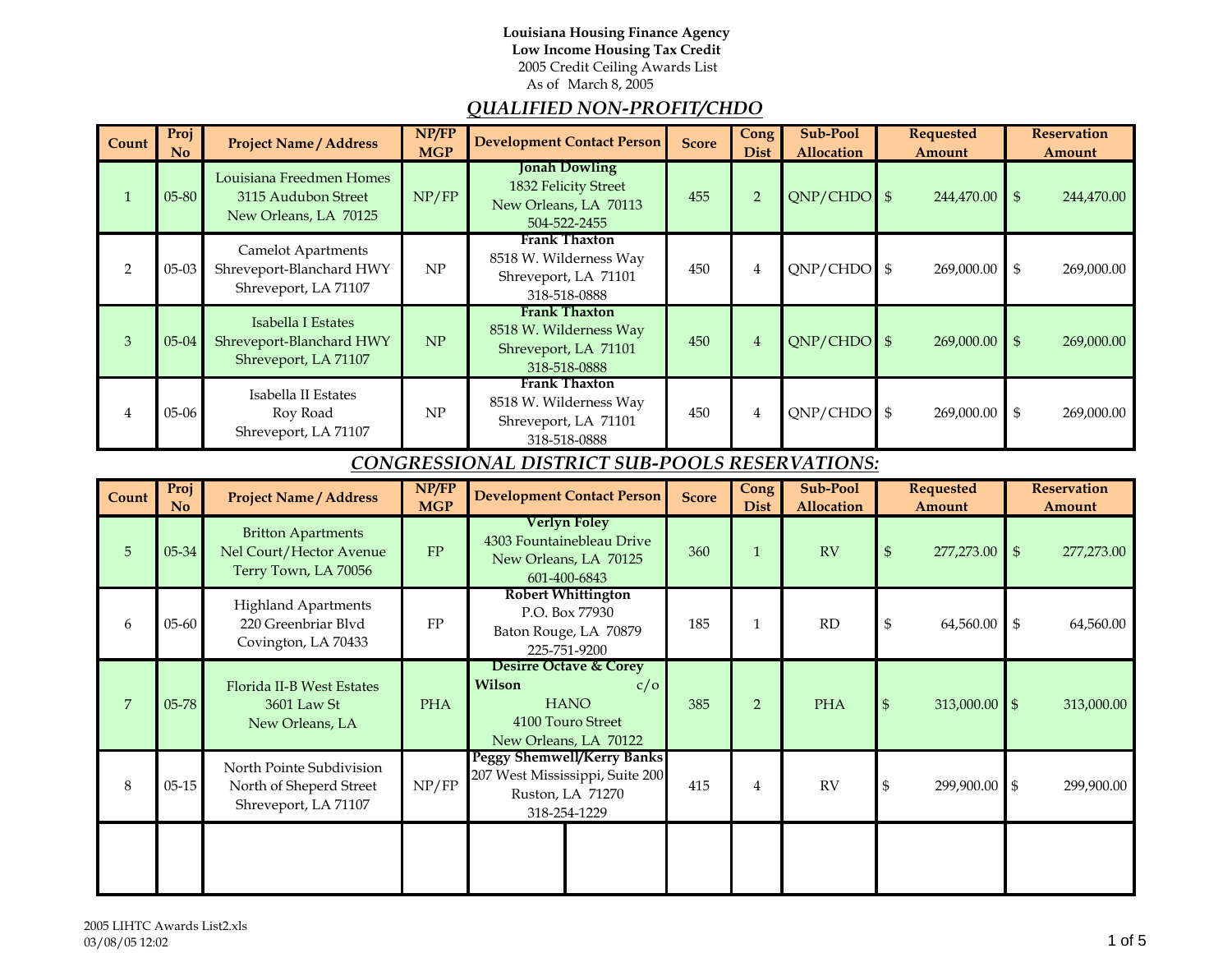### As of March 8, 2005 **Louisiana Housing Finance Agency Low Income Housing Tax Credit** 2005 Credit Ceilin g Awards List

| Count | Proj<br>N <sub>o</sub> | <b>Project Name / Address</b>                                                                  | NP/FP<br><b>MGP</b> | <b>Development Contact Person</b>                                                      | <b>Score</b> | Cong<br><b>Dist</b> | Sub-Pool<br><b>Allocation</b> |                                                 | <b>Requested</b><br>Amount |                                               | <b>Reservation</b><br>Amount |
|-------|------------------------|------------------------------------------------------------------------------------------------|---------------------|----------------------------------------------------------------------------------------|--------------|---------------------|-------------------------------|-------------------------------------------------|----------------------------|-----------------------------------------------|------------------------------|
| 9     | $05 - 24$              | Webster Village Single Fam<br>Housing<br>1251 East Street<br>Minden, LA 71055                  | ${\rm FP}$          | <b>Robert Rowan</b><br>P.O. Box 7357<br>Monroe, LA 71211<br>318-387-4700               | 385          | $\overline{4}$      | <b>PHA</b>                    | $\mathbb{S}$                                    | 269,780.00                 | $\mathbb{S}$                                  | 269,780.00                   |
| 10    | $05 - 61$              | <b>Holly Grove Apartments</b><br>189 Alexandria HWY<br>Leesville, LA 71446                     | ${\rm FP}$          | <b>Robert Whittington</b><br>P.O. Box 77930<br>Baton Rouge, LA 70879<br>225-751-9200   | 235          | $\overline{4}$      | RD                            | \$                                              | 69,252.00                  | $\mathbb{S}$                                  | 69,252.00                    |
| 11    | $05-11$                | Riverbend Subdivision II<br>W of Green Oaks/N of Chatlin<br>Lake Canal<br>Alexandria, LA 71302 | NP/FP               | <b>Mark Turrentine</b><br>3104 Breard Street<br>Monroe, LA 71201<br>318-387-2662       | 440          | 5                   | <b>RV</b>                     | $\mathbb{S}$                                    | 300,000.00                 | $\mathbb{S}$                                  | 300,000.00                   |
| 12    | $05 - 25$              | North Oaks Single Fam<br>Housing<br>N Eugene Street<br>Rayville, LA 71269                      | <b>PHA</b>          | <b>Robert Rowan</b><br>P.O. Box 7357<br>Monroe, LA 71211<br>318-387-4700               | 385          | 5                   | <b>PHA</b>                    | \$                                              | 269,780.00                 | $\mathfrak{s}$                                | 269,780.00                   |
| 13    | 05-77                  | Sicily Island Housing, LP<br>105 Rowan Court<br>Sicily Island, LA 71368                        | FP                  | <b>Tony Brunini</b><br>2812 Armand St.<br>Monroe, LA 71201<br>318-812-7006             | 350          | 5                   | RD                            | $\, \, \raisebox{10pt}{\text{\circle*{1.5}}}\,$ | 64,485.00                  | $\mathbb{S}$                                  | 64,485.00                    |
| 14    | $05 - 52$              | <b>River Manor Apartments</b><br>4226 HWY 84<br>Vidalia, LA 71373                              | ${\rm FP}$          | <b>Robert Whittington</b><br>P.O. Box 77930<br>Baton Rouge, LA 70879<br>225-751-9200   | 340          | 5                   | RD                            | \$                                              | 77,102.00                  | $\, \, \raisebox{12pt}{$\scriptstyle \circ$}$ | 77,102.00                    |
| 15    | $05 - 53$              | <b>Tallulah Square Apartments</b><br><b>Scott Street</b><br>Tallulah, LA 71282                 | FP                  | <b>Robert Whittington</b><br>P.O. Box 77930<br>Baton Rouge, LA 70879<br>225-751-9200   | 335          | 5                   | RD                            | $\$\$                                           | 79,658.00                  | $\mathbb{S}$                                  | 79,658.00                    |
| 16    | $05 - 68$              | Hillside West II Apartments<br>520 Old HWY 15<br>West Monroe, LA 71291                         | ${\rm FP}$          | <b>Tony Brunini</b><br>2812 Armand St.<br>Monroe, LA 71201<br>318-812-7006             | 310          | 5                   | RD                            | \$                                              | 31,765.00                  | $\, \, \raisebox{12pt}{$\scriptstyle \circ$}$ | 31,765.00                    |
| 17    | $05-14$                | <b>St. Louis Pointe Residences</b><br>11324 Stan Ave<br>Baton Rouge, LA 70815                  | ${\rm FP}$          | V. Ray Rose<br>3 Fairway Drive<br>New Orleans, LA 70113<br>504-915-9882                | 430          | 6                   | <b>RV</b>                     | $\mathfrak{S}$                                  | 238,749.00                 | $\mathbb{S}$                                  | 238,749.00                   |
| 18    | $05 - 21$              | <b>Brookstown Place Subdivision</b><br>Various<br>Baton Rouge, LA 70805                        | <b>PHA</b>          | <b>Richard Murray</b><br>4731 North Boulevard<br>Baton Rouge, LA 70806<br>225-923-8100 | 385          | 6                   | <b>PHA</b>                    | \$                                              | 313,000.00                 | $\mathbb{S}$                                  | 313,000.00                   |
| Count | Proj<br>No             | <b>Project Name / Address</b>                                                                  | NP/FP<br><b>MGP</b> | <b>Development Contact Person</b>                                                      | <b>Score</b> | Cong<br><b>Dist</b> | Sub-Pool<br><b>Allocation</b> |                                                 | <b>Requested</b><br>Amount |                                               | <b>Reservation</b><br>Amount |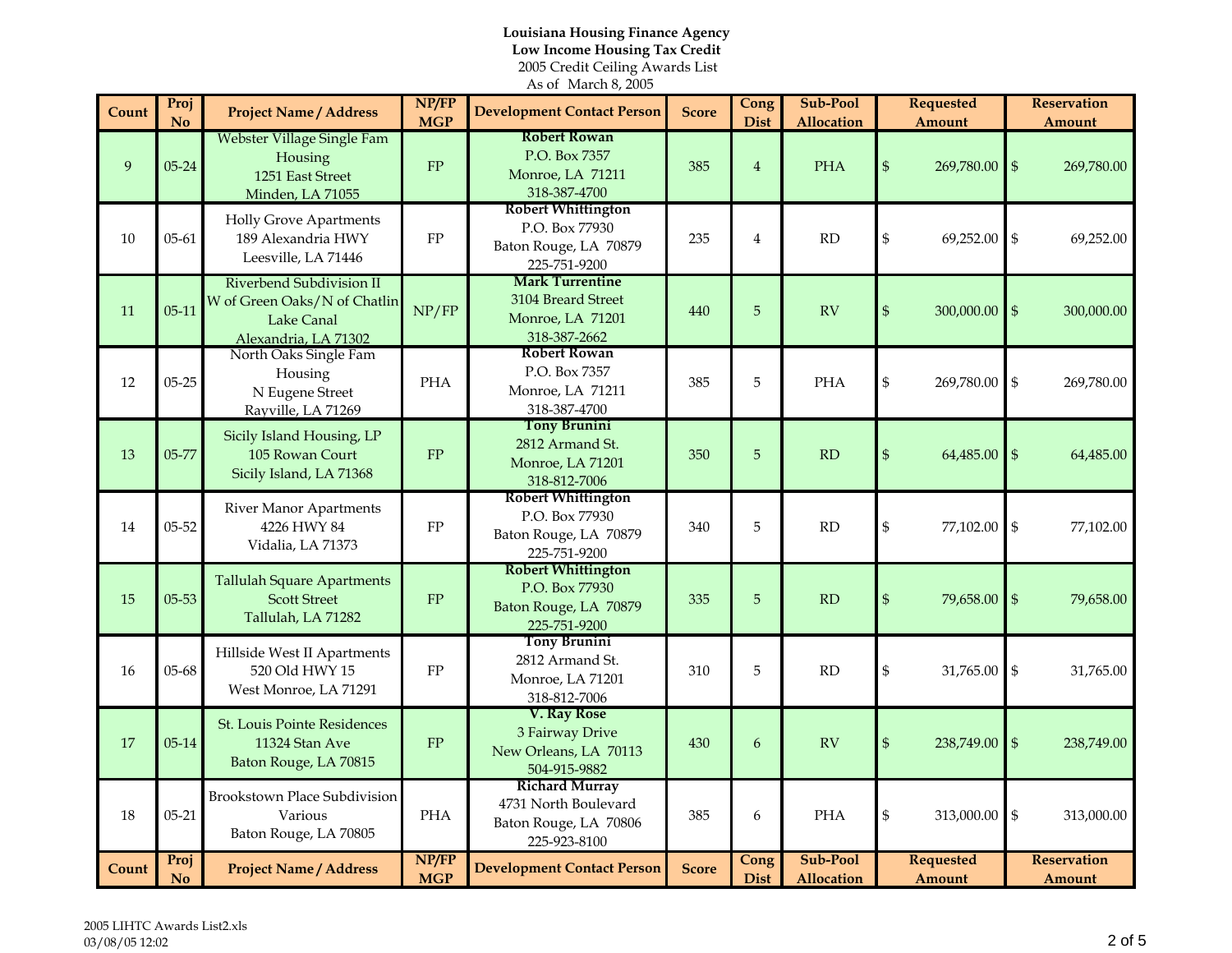### **Louisiana Housing Finance Agency Low Income Housing Tax Credit**

2005 Credit Ceiling Awards List

|    |           |                                                                                        |            | As of March 8, 2005                                                                   |     |                |            |                |                 |            |
|----|-----------|----------------------------------------------------------------------------------------|------------|---------------------------------------------------------------------------------------|-----|----------------|------------|----------------|-----------------|------------|
| 19 | $05 - 55$ | <b>Westport Village Apartments</b><br>2450 Commercial Drive<br>Port Allen, LA 70767    | FP         | <b>Robert Whittington</b><br>P.O. Box 77930<br>Baton Rouge, LA 70879<br>225-751-9200  | 225 | 6              | RD         | $\mathbb{S}$   | 178,969.00 \$   | 178,969.00 |
| 20 | 05-59     | <b>Baker Plaza Apartments</b><br>2290 Manhatten Drive<br>Baker, LA 70714               | ${\rm FP}$ | <b>Robert Whittington</b><br>P.O. Box 77930<br>Baton Rouge, LA 70879<br>225-751-9200  | 220 | 6              | RD         | \$             | 14,847.00 \$    | 14,847.00  |
| 21 | 05-54     | <b>Tanglewood Apartments</b><br>9889 Hooper Rd<br>Baton Rouge, LA 70818                | FP         | <b>Robert Whittington</b><br>P.O. Box 77930<br>Baton Rouge, LA 70879<br>225-751-9200  | 215 | 6              | RD         | $\$\$          | 119,469.00 \$   | 119,469.00 |
| 22 | $05 - 45$ | <b>Woodland Glen</b><br>Lake Fairway Drive<br>Lake Charles, LA 70615                   | ${\rm FP}$ | Robert M. Davis<br>4499 Lake Caroline Drive<br>Lake Charles, LA 70615<br>337-497-1700 | 440 | 7              | <b>RV</b>  | \$             | 300,000.00 \$   | 300,000.00 |
| 23 |           | <b>St Antoine Gardens</b><br>05-38 W. Gilman@St. Antoine Street<br>Lafayette, LA 70501 | <b>PHA</b> | <b>Walter Guillory</b><br>115 Katie Drive<br>Lafayette, LA 70501<br>337-233-1327      | 245 | $\overline{7}$ | <b>PHA</b> | $\mathfrak{S}$ | $313,000.00$ \$ | 313,000.00 |
| 24 | $05 - 63$ | Rayne Villas Apartments<br>400 Hutchinson Street<br>Rayne, LA 70578                    | FP         | <b>Robert Whittington</b><br>P.O. Box 77930<br>Baton Rouge, LA 70879<br>225-751-9200  | 205 | 7              | RD         | \$             | 87,833.00 \$    | 87,833.00  |
| 25 | $05 - 62$ | <b>Magnolias Apartments</b><br>1006 Horridge Street<br>Vinton, LA 70668                | ${\rm FP}$ | <b>Robert Whittington</b><br>P.O. Box 77930<br>Baton Rouge, LA 70879<br>225-751-9200  | 200 | $\overline{7}$ | RD         | $\mathfrak{S}$ | $43,299.00$ \$  | 43,299.00  |
| 26 | $05 - 51$ | <b>Ridgeview Apartments</b><br>125 Ridgeview Drive<br>Broussard, LA 70518              | FP         | <b>Robert Whittington</b><br>P.O. Box 77930<br>Baton Rouge, LA 70879<br>225-751-9200  | 195 | 7              | RD         | \$             | 64,976.00 \$    | 64,976.00  |

## *CONGRESSIONAL DISTRICT GENERAL SUB-POOLS RESERVATIONS:*

| Count | Proj<br><b>No</b> | <b>Project Name / Address</b>                          | NP/FP<br><b>MGP</b> | <b>Development Contact Person</b>                                        | <b>Score</b> | <b>Cong</b><br><b>Dist</b> | Sub-Pool<br>Allocation | <b>Requested</b><br>Amount | <b>Reservation</b><br>Amount |
|-------|-------------------|--------------------------------------------------------|---------------------|--------------------------------------------------------------------------|--------------|----------------------------|------------------------|----------------------------|------------------------------|
| 27    | $05 - 72$         | Cross Creek Estates<br>Factory Road<br>Amite, LA 70544 | FP                  | Tonv Baxter<br>841 Sweetwater Ave.<br>Florence, AL 35630<br>256-760-9624 | 320          |                            |                        | $300,000,00$ \$            | 300,000.00                   |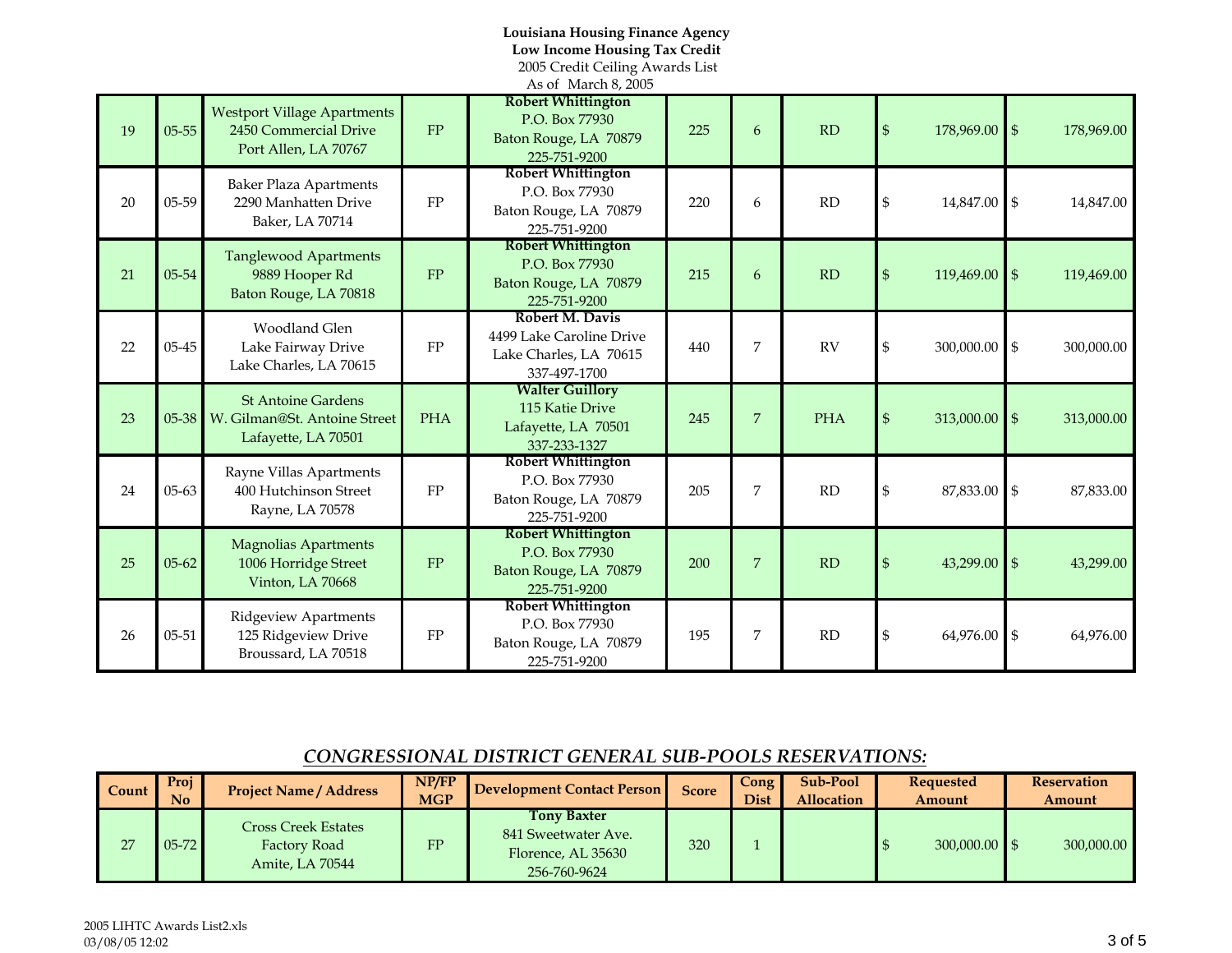### As of March 8, 2005 **Louisiana Housing Finance Agency Low Income Housing Tax Credit** 2005 Credit Ceiling Awards List

| Count | Proj<br><b>No</b> | <b>Project Name / Address</b>                                                                   | NP/FP<br><b>MGP</b> | <b>Development Contact Person</b>                                                               | <b>Score</b> | Cong<br><b>Dist</b> | Sub-Pool<br><b>Allocation</b> | <b>Requested</b><br><b>Amount</b> | <b>Reservation</b><br>Amount        |
|-------|-------------------|-------------------------------------------------------------------------------------------------|---------------------|-------------------------------------------------------------------------------------------------|--------------|---------------------|-------------------------------|-----------------------------------|-------------------------------------|
| 28    | 05-35             | Oakwood Estates<br>Rogers Moore Parkway<br>Hammond, LA 70401                                    | ${\rm FP}$          | <b>Tony Baxter</b><br>841 Sweetwater Ave.<br>Florence, AL 35630<br>256-760-9624                 | 235          | $\mathbf{1}$        |                               | $\mathfrak{S}$<br>300,000.00      | $\mathfrak{S}$<br>300,000.00        |
| 29    | 05-79             | Florida II-B East Estates<br>3601 Law Street<br>New Orleans, LA                                 | <b>PHA</b>          | <b>Desirre Octave &amp; Corey</b><br>Wilson<br>c/o<br><b>HANO</b><br>4100 Touro Street          | 460          | 2                   |                               | $\boldsymbol{\$}$<br>400,000.00   | $\mathfrak{S}$<br>400,000.00        |
| 30    |                   | River Garden Historic Apts<br>05-32 St Thomas/St Mary/Felicity St<br>New Orleans, LA            | FP                  | <b>Chris Clement</b><br>210 Baronne Street, Suite 1717<br>New Orleans, LA 70112<br>504-566-0204 | 455          | $\overline{2}$      |                               | $\,$<br>191,276.00                | $\mathfrak{S}$<br>191,276.00        |
| 31    | 05-48             | <b>Hunters Glen Apartments</b><br>Dale St between Anne &<br>Lewis St<br>New<br>Iberia, L A70560 | ${\rm FP}$          | <b>Tim Smith</b><br>1544 Sawdust Road, Suite 210<br>The Woodlands, TX 77380<br>281-363-8705     | 325          | $\mathfrak{B}$      |                               | $\mathfrak s$<br>313,304.00 \$    | 313,304.00                          |
| 32    | $05 - 05$         | Cambridge Court II<br>Apartments<br>Killy Lane<br>Shreveport, LA 71107                          | ${\rm FP}$          | Teresa Stewart<br>712 Milam St., Suite 201<br>Shreveport, LA 71101<br>318-221-1700              | 425          | $\overline{4}$      |                               | \$<br>269,000.00                  | $\mathfrak{S}$<br>269,000.00        |
|       |                   |                                                                                                 |                     | STATEWIDE GENERAL POOL RESERVATIONS:                                                            |              |                     |                               |                                   |                                     |
| Count | Proj<br>No        | <b>Project Name / Address</b>                                                                   | NP/FP<br><b>MGP</b> | <b>Development Contact Person</b>                                                               | <b>Score</b> | Cong<br><b>Dist</b> | Sub-Pool<br><b>Allocation</b> | <b>Requested</b><br><b>Amount</b> | <b>Reservation</b><br><b>Amount</b> |
| 33    | 05-57             | Moreward Development Ph II<br>11212 Chef Menteur HWY<br>New Orleans, LA 70127                   | FP                  | <b>Arthur McLin</b><br>4490 DeMontluzin St.<br>New Orleans, LA 70122<br>313-574-7052            | 450          | 2                   |                               | $\mathbb{S}$<br>303,000.00        | $\mathfrak{g}$<br>303,000.00        |
| 34    | $05-12$           | Riverbend Subdivision II<br>W of Green Oaks/N of Chatlin<br>Lake Canal<br>Alexandria, LA 71302  | NP/FP               | <b>Mark Turrentine</b><br>3104 Breard Street<br>Monroe, LA 71201<br>318-387-2662                | 440          | 5                   |                               | $\mathfrak{S}$<br>300,000.00      | $\mathfrak{S}$<br>300,000.00        |
| 35    | $05 - 22$         | Melrose Pepper Mill, II<br>6747 Renoir<br>Baton Rouge, LA 70806                                 | NP/FP               | Will J. Belton<br>6554 Florida Blvd. St. 107<br>Baton Rouge, LA 70806<br>225-926-8124           | 440          | 6                   |                               | \$<br>185,000.00 \$               | 185,000.00                          |
| 36    | 05-31             | <b>Foster Pointe Townhomes</b><br>5321 Greenwell Springs Rd<br>Baton Rouge, LA 70806            | NP                  | <b>Lloyd Hinton</b><br>400 Gus Young Avenue, Suite<br>207<br>Baton Rouge, LA 70806              | 425          | 6                   |                               | \$<br>269,538.00                  | $\mathfrak{S}$<br>269,538.00        |